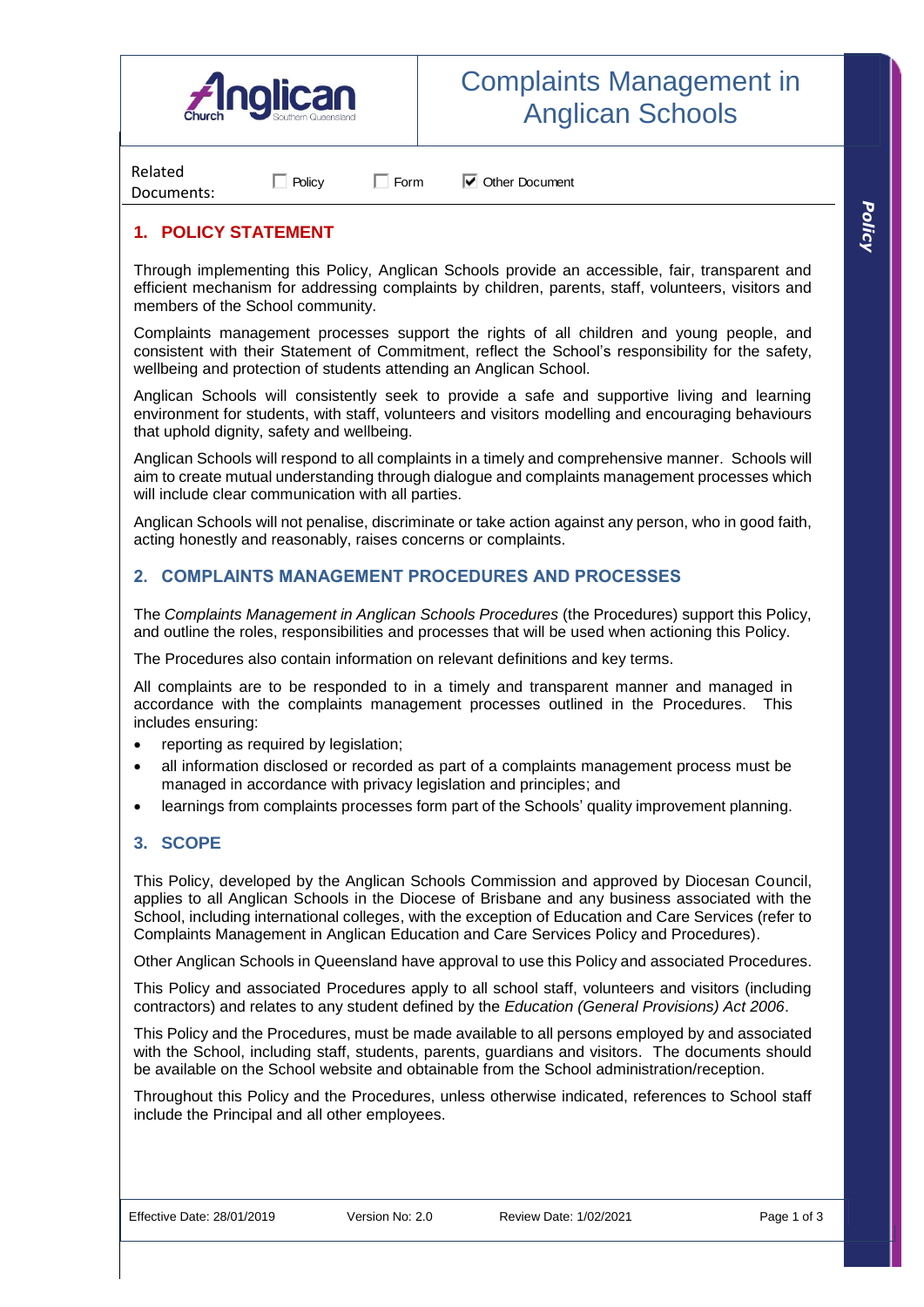

## **4. GUIDING PRINCIPLES**

This Policy and the Procedures are based on the following Principles:

- Respectful conduct, including seeking to achieve mutual understanding though dialogue.
- Accessibility, including the ability for any individual to make a complaint absent of penalty or discrimination.
- Procedural fairness, including the absence of victimisation, discrimination or retribution of any party.
- Clear and transparent communication: including the accessibility of the Policy and the Procedures generally, and the provision of information to all parities about processes and outcomes associated with a complaint.
- Timeliness and efficiency in the management of all complaints.

# **5. SUPPORTING DOCUMENTS**

Alleged or suspected abuse or neglect of a child enrolled at the School, or inappropriate behaviours by a staff member or volunteer towards a child enrolled at the School, will be managed using the *Student Protection in Anglican Schools Policy and Procedures.*

The Brisbane Diocese's *Protocol for Dealing with Sexual Misconduct* will be used in the management of allegations of suspected sexual misconduct or harassment.

School policy or procedures, or in their absence, the Brisbane *Diocesan Bullying, Harassment and Discrimination Policy and Procedures* will be used in the management of alleged workplace bullying, discrimination, physical assault, harm or harassment.

School policy or procedures, or in their absence, the Brisbane *Diocesan Managing Unsatisfactory Performance and/or Behaviour Policy, Procedures and Guide for Managers* will be used in the management of workplace performance and behaviour.

The *Complaints Management Policy and Procedures* is consistent with *Policy and Procedures for Dealing with a Request for Review of Decision or Action of a Commission in the Diocese of Brisbane.*

## **6. COMPLAINTS RELATING TO NON-COMPLIANCE OF STUDENT PROTECTION IN ANGLICAN SCHOOLS POLICY AND PROCEDURES**

If the complaint relates to the non-compliance of the *Student Protection in Anglican Schools Policy and Procedures,* and:

- relates to possible sexual abuse or likely sexual abuse of a student in an Anglican School; a complaint is to be made by writing to the Director of Professional Standards, Anglican Church Southern Queensland.
- does not relate to possible sexual abuse or likely sexual abuse of a student in an Anglican School:
	- $\circ$  for Anglican Schools owned or controlled by the Brisbane Diocese, a complaint is to be made by writing to the Executive Director of the Anglican Schools Commission, Anglican Church Southern Queensland.
	- $\circ$  for separately incorporated or other Anglican Schools, a complaint is to be made by writing to the Chair of the School's governing body.

# **7. APPEALS**

Any person who has made a complaint in accordance with this policy and is dissatisfied with the complaint management, may make an appeal to the Archbishop of the Diocese of Brisbane.